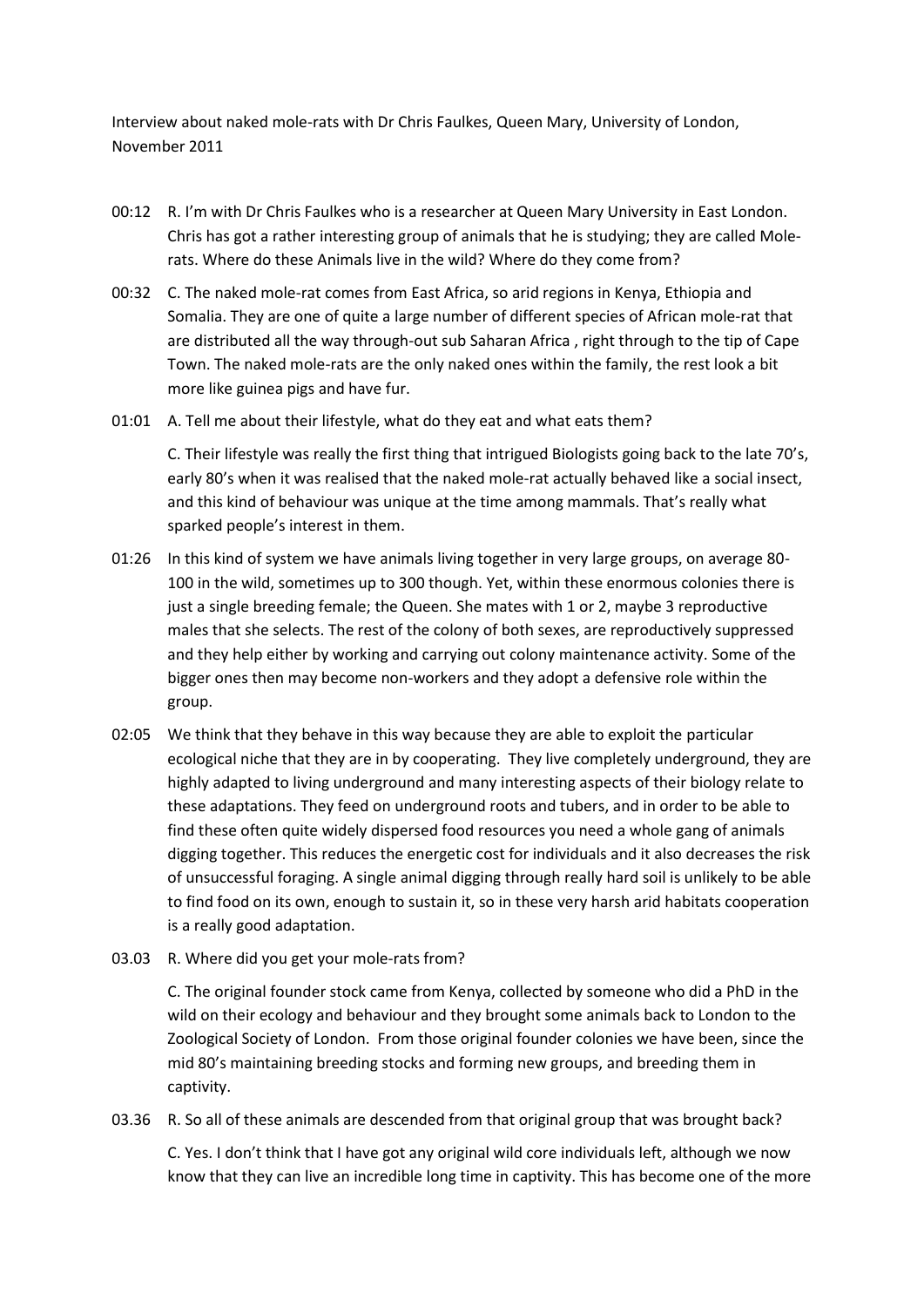important research areas in recent years as labs like ourselves and others across the world have kept naked mole-rats for long enough in captivity to realise that they can live in excess of 30 years, which is incredible for a small mouse size rodent of average 35 grams body weight.

- 04:11 R. 30 years is extraordinary. I suppose they are smaller than a rat, bigger than a mouse so you would expect.., how long does rat live? 4 years perhaps? So up to 30 years, that's extraordinary!
- 04:26 C. The last time I asked a colleague in the States, she had some at about 32 years, so we probably don't know the upper limit just yet, it's quite remarkable. Among mammals it's comparable to the longevity we see in humans.
- 04:45 R. Are they very hard to keep? Could somebody set up their own colony in their garden shed?

C. Theoretically, but one of the main problems is because they are adapted to living underground and for various energetic reasons they can't thermo regulate very well so they are almost like a cold blooded mammal. Hence you can probably feel the temperature in the room we are now filming in, we have to maintain them at their body temperature of about 30 degrees. That's really important to keep them warm and in a very stable quiet stress free environment. If you get it right, they quite happily live for many, many years. Some of the animals that we can see here will be over 20 years old and going strong.

- 05.40 R. You said that they eat roots, now obviously it's probably a bit difficult to bring in tubers from Africa, so what do you feed them here?
- 05.49 C. In captivity we have to give them similar food as close as we can, so sweet potatoes and other root vegetables they like; sweet corn. We have experimented over the years to find a good balanced diet for them. In the wild they are often eating unusual plant roots and tubers that you wouldn't find commercially anywhere.
- 06:21 R. That sounds like a diet that is very high in starch and carbohydrates.
- 06:26 B… and cellulose as well.
- 06:28 R. How do they digest cellulose? That's pretty indigestible.
- 06:32 C. Their gut contains quite a potent mixture of microorganisms which helps them to ferment the high cellulose content of the food. Like all rodents they are hind gut fermenters, they have an enlarged Cecum where they do this digesting.

Also, it gives rise to one of the more unpleasant aspects of mole-rat behaviour which is Coprophagia**,** so when the young are being weaned they eat the faeces of the adults in order to infect their digestive tract with these all important microorganisms.

- 07:13 R. Do you think that your animals here in captivity which are the result of many years in captivity, behave in the same way as the animals in the wild?
- 07:23 C. That's a really good question and very relevant. With any laboratory species you wonder how typical they of the real world, and this applies to lots of model organisms even fruit flies for example. As far as we know and we have looked at this, we think that they more or less behave in the same way. So their characteristic worker type and defensive type behaviours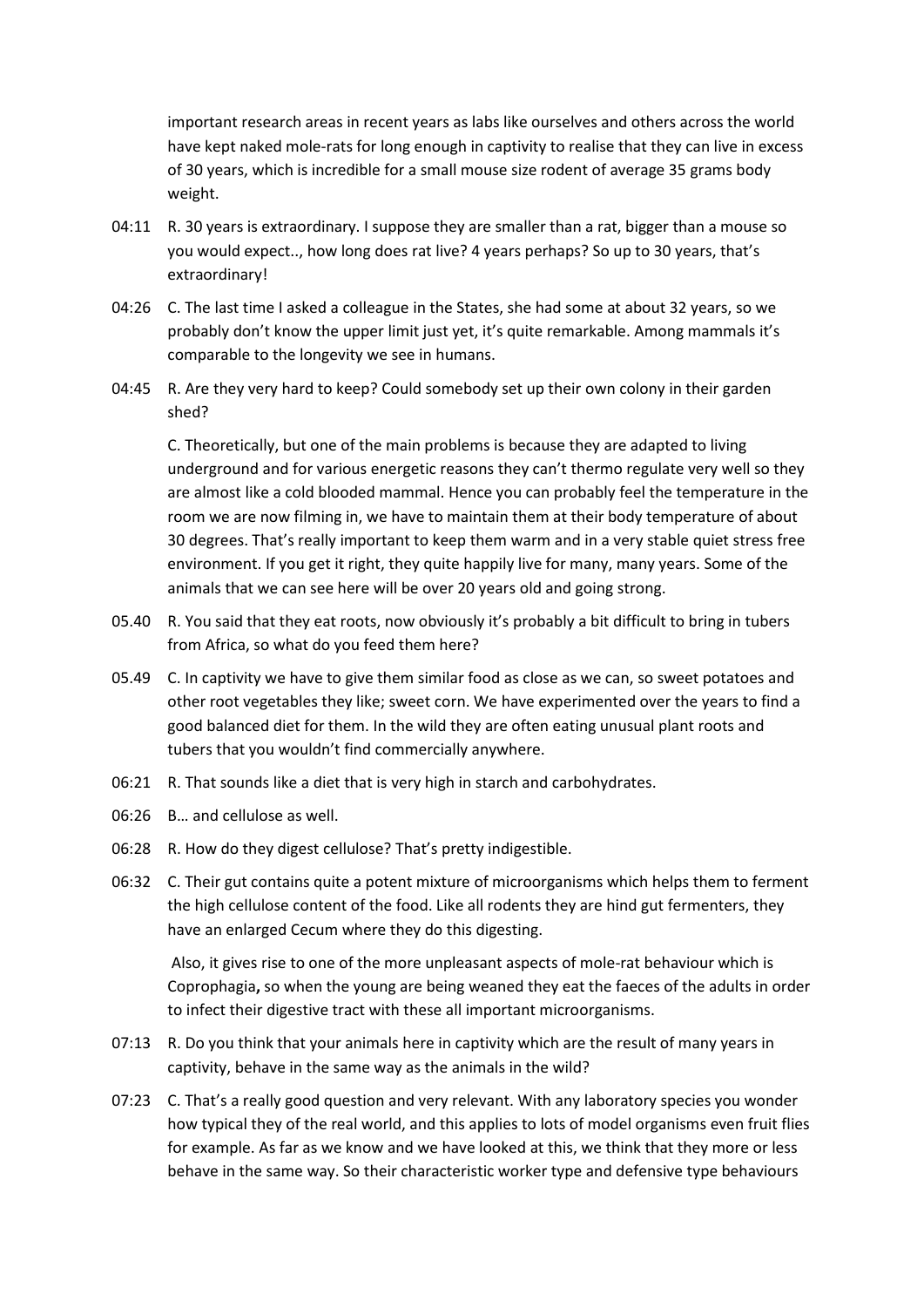which have been studied in the wild do appear to occur in the same way in captivity. Their reproductive suppression is similar both in the wild and in captivity. We think the way colonies sought out the reproductive breeding female is the same.

- 08:16 The only thing that really differs is that they are not subjected to predation, so the extreme longevity we see in captivity probably does not occur in the wild. They can be preyed upon by a few species of snake that are adapted to eating mole-rats, they get down into the burrow and attack them. *Actually*, this is probably quite scary for the snake, when these larger soldier animals come and you see this wall of teeth coming after you. I would say that predation isn't a major issue even in this wild because they are in this habitat underground that helps.
- 08:53 R. How far underground are they?
- 08:55 C. Most of the burrow is composed of foraging tunnels which can extend for 3 or 4 km, massive labyrinths, but because those tunnels are dug searching for roots and tubers, their food resources, they tend to be at the level of the roots so within a level say .5 or 1 meter of the surface.
- 09:22 The more central core areas of the burrow where you find communal nesting chambers and communal toilet chambers can be deeper. Once in Kenya we dug down to a nest chamber and it was about 5 feet underground which is quite a lot of digging. Clearly that's difficult for predators to get at, even *for* the snakes that can get into burrows. It's also very thermo stable down at that level which is good for these cold blooded animals.
- 10.00 R. As they live so long, do you get to know them? Do you like them? Do you get attached to them?
- 10:08 C. They are very enigmatic animals, you can see some running round in the background. When I bring people to see the colonies they change their minds about them quickly, from thinking urgh these are ugly critters to wow these things are really amazing. They do all kinds of interesting behaviours all the time. As we are talking here they are running up and down and passing and you may hear the chewing noises in the background; that's some of the workers attempting to extend the burrow. They are always very busy and fascinating to look at, particularly they will go backwards and forwards in the tunnel rather like an animated train set. Often when you show children the animals that's the thing they really like the fact that they go backwards and forwards in these tunnels. They are pretty cute animals after you have been working with them for a few years.
- 11:10 R. They have an unusually long life span but they have also got this unusual society where you have got a Queen and just a few breeding males, and the rests' sexual activities are suppressed. How does that happen, what the biology behind that?
- 11:25 C. That's the very interesting area that first got me interested into mole-rats, this natural suppression of fertility or socially induced infertility. It is such an extreme scenario for a mammal to live for a long time and have its reproduction totally suppressed in both sexes, it's another unusual aspect, even the male reproductive physiology is suppressed.
- 11:54 Our initial research focused on that by looking at urinary hormone profiles in these nonbreeding animals, collecting urine samples so that we could non-invasively understand what was going on physiologically. We found that the Queen does indeed suppress the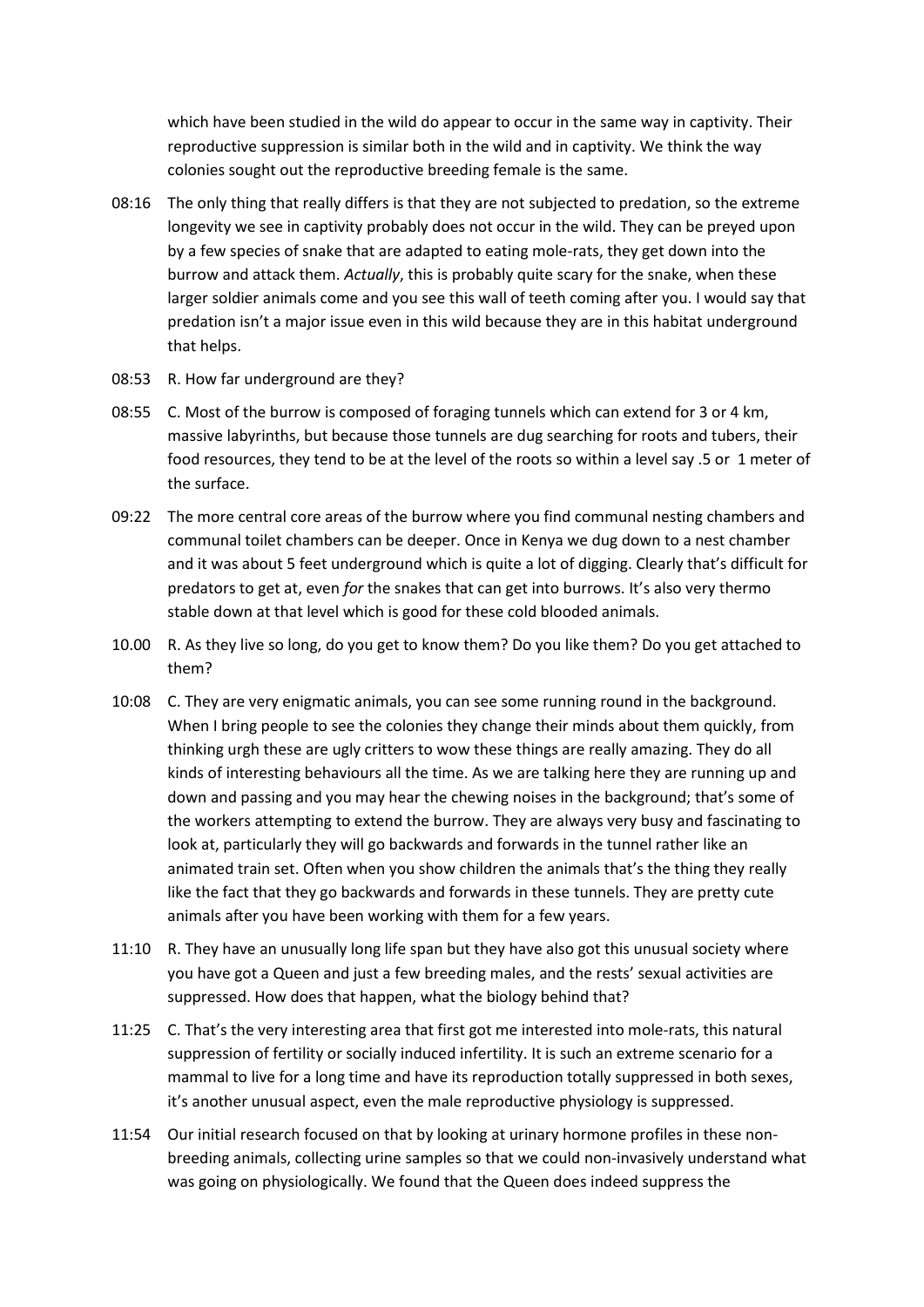reproductive physiology of both the males and the females. The males are gonadally suppressed, the non-breeders have reduced testosterone, the gonads don't receive the stimulatory hormone from the pituitary gland from the brain, and likewise in females ovulation is supressed.

- 12:35 In a way it's almost like these non-breeders are prevented from going through puberty, Although they can be of adult body size their reproductive tract is held in a prepubertal state. The Queen appears to do this by behavioural means; maintaining her dominant position and asserting her dominant status by sometimes pushing and shoving the others around. This seems to be translated into this infertile state.
- 13.07 Remarkably, one of the most interesting things which we spend time studying is that you can reverse this blocked reproduction. So, in the non-breeders if you take a male and a female out of the supressing influence of the colony and pair them together away from the supressing influences of the Queen, they will quite rapidly become reproductively active.
- 13:29 R … in weeks or months?

C. Sometimes you can see evidence of reproductive activation in as little as 8 or 10 days. It's almost like they are going through puberty in that space of time and not surprisingly they quite often get aggressive during that period as their hormone levels start to come up. This is a remarkable model system to understand how fertility can be disrupted by environmental stress factors.

- 13:59 For example in humans, different forms of stress are known to create this kind of infertility at the level of the hypothalamus in the brain. So, the work has broad implications in understanding captive breeding and reproductive suppression in other species, and even maybe in humans. The mechanisms are likely to be very similar when you look at the physiology and the immunoendocrinology of it.
- 14:30 You mentioned adaptations to living underground. Can you take me through some of these adaptations, what makes them different to other small mammals?
- 14.43 There are many adaptations, we have mentioned about their inability to thermo-regulate, that's a little bit more difficult to understand and having the naked skin is possibly part of that. Again it's hard to understand why they are the only subterranean rodent that is naked, and every other subterranean mammal has fur. Although they are simple questions they are quite hard to answer.
- 15:12 The naked skin probably enables them to gain and lose heat very quickly behaviourally because if you can imagine 300 animals crammed into a small chamber underground they are in serious risk of overheating, and likewise if they cool down going into the peripheral burrow they need to be able to gain heat quickly. There will be an energetic saving as well having a low body temperature and a low metabolic rate which probably helps in this extreme habitat, where food may often be quite limiting.
- 15.49 You may be able to see the facial area, the eyes are there, they are vestigial; they do have small tiny eyes with functioning eye lids. There is no external ear which is similar to other subterranean mammals. The teeth are protruding outside where the lip seals behind, because these are rodents they dig their burrows with their teeth rather than with sharp claws like an insectivorous mole would do. This combination of naked skin, the teeth, large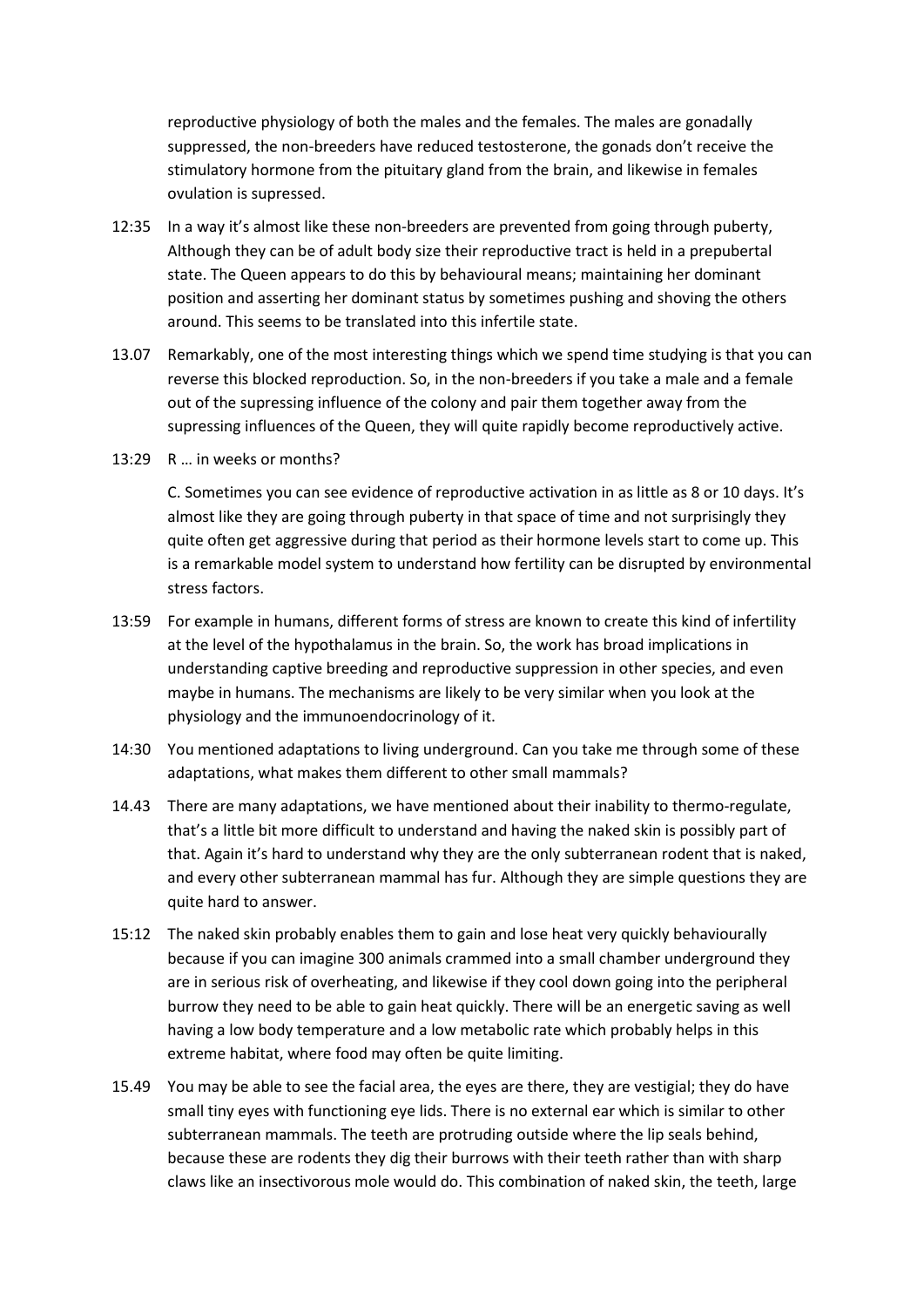ever growing incisors, very small eyes and no ears, gives them their rather characteristic appearance that people either love or hate.

16:56 Some other unusual features that help them to adapt to a life underground are their ability to tolerate very low oxygen levels and importantly high C02. There are various adaptations in their metabolism to help them with that. There is also this curious thing where they seem to be *invulnerable* to certain types of pain, they lack a substance P. That is another recent discovery that is maybe related to the kind of environment that they are living in but it's difficult to be sure of the functional significance of that.

\_\_\_\_\_\_\_\_\_\_\_\_\_\_\_\_\_\_\_\_\_\_\_\_\_\_\_\_\_\_\_\_\_\_\_\_\_\_\_\_\_\_\_\_\_\_\_\_\_\_\_\_\_\_\_\_\_\_\_\_\_\_\_\_\_\_\_\_\_\_\_\_\_\_\_\_\_\_

- 17:39 R. Their Genome has been sequenced recently, what has that revealed?
- 20:39 C. Recently, there has been 2 separate naked mole-rat genome projects published because of their unusual biology, the genome enables us to get a genetic handle on what is going on. We can look at genes that are being over and under expressed, maybe at different ages if we are interested in looking at aging aspects of their biology. We can look for parts of the genome where there is positive selection, so adaptive evolution is occurring. So far the genome project has revealed that some of the genes that we would expect, so genes related to low oxygen, to cancer and genes that are implicated in aging, have been shown to be doing different things in naked mole-rats.
- 21:38 Now, there is lot of work to carry on with from this initial publication. Functional studies will enable other labs to look in more detail some of these genes that have been highlighted from the genome project. It's certainly already revealed many interesting lines of research that we can go forward with. It will have wide ranging for implications for human and animal health, and just general understanding of Biology.
- 22:18 R. In terms of using these animals to understand humans, what do you actually do to the animals? Do you take blood samples? What procedures do they undergo?
- 22:32 C. All of the procedures that we have been involved with here are mostly non-invasive because we want to look at the animals in their natural state. We can collect urine and blood samples. For example, to do hormone assays or DNA analysis you literally need just a few drops of blood. We also do a lot of behavioural work as well. Much work is done at post mortem, when we have animals that die we can do an extensive variety of tests and types of histology and so on. With modern genetics we can look at an awful lot non-invasively.
- 23:31 R. We have heard that mole-rats live an extraordinarily long time, but there are some other things about them that makes them interesting to study and one of the things is Cancer. Can you tell me something about that?
- 23:45 C. As a consequence of understanding their longevity as labs have kept them over the years, is that they appear not to get any of the usual age related problems including Cancer. That has excited many people in the past few years. What is going on there? Can we get a genetic handle on their apparent Cancer resistance? It may be tied in very much with the aging story as well. Certainly there has been some genes implicated in Cancer which are definitely shown to be behaving differently in naked mole-rats, work arising from the genome project. At the moment these are associations and interesting correlations, functional work will need to be done.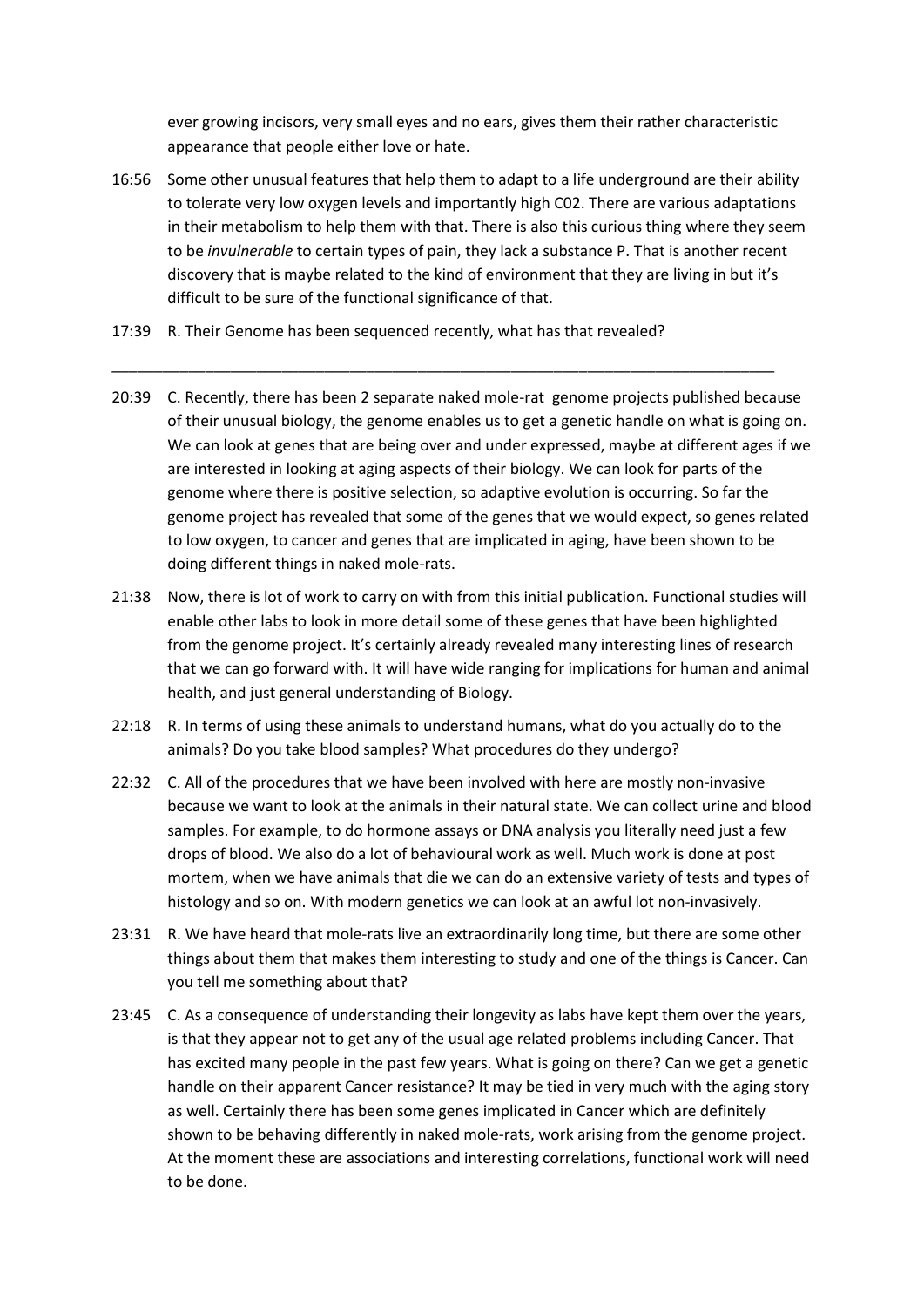- 24:46 R. So we don't know yet whether they have got additional genes or less genes, or whether genes are switched off on or?
- 24:50 C. I think it's going to be a combination of all of the above as Cancer is a complex set of diseases that have multiple causes, multiple genes are implicated. I think that we can find common patterns and common genes which are known to be important in humans for example, maybe that are over or under expressed, or simply having a different sequence or under different kinds of selection. This is all work for the upcoming future.
- 25:35 R. Do they ever get out? Have you had any escape?
- 25:45 C. That is a really interesting question because animals escaping from the colonies led to serendipitous discovery of another particularly unusual aspect of their behaviour; the presence of a particular morphological type or a dispersal male. Often social insects for example have a dispersal phase and they may have a particular cast or morph that's adapted to dispersing.
- 26:21 R. When all the ants go flying…
- 26:24 C. That's rights so Alates and Termites and so on. It was noted some years ago now in Cape Town, in the lab of Jenny Jarvis who first discovered the sociality of naked mole-rats, she had particular animals that always escaped, they would stand up and push the lid off and get out, and she would find them on the floor the next day. She used to call them jokingly her Houdini's, after a while she realised that it was always the same individuals.
- 26:52 When we looked at that in more detail we found that if you do a soft tissue x-ray, these particular males are loaded with fat deposits, especially around the neck area. They also behave differently, so rather than being aggressive to foreign mole-rats they are much more submissive and passive. Also their reproductive hormones are more typical of a breeder male, although within the colony they don't attempt to breed.
- 27:26 These are phina atypically completely different, they are like a different cast within the colony. In the wild they have also been discovered, so these seem to be particularly adapted individuals to disperse, maybe get into new colonies or perhaps pair up and attempt to form a new colony which is a very risky strategy. All this helps to maintain genetic diversity in the wild. Another unusual feature of naked mole-rats is that they will inbreed if there is no one unrelated to mate and breed with, so called facultative inbreeding. This gives rise to high levels of relatedness within the colonies.
- 28:14 R. You would expect from that a high level of genetic disease?
- 28:19 C. Initially it's a risky strategy because harmful recessive traits can rapidly accumulate and often be lethal. We think with the naked mole-rats, that in their population they have gone through so many cycles of inbreeding in the past that most of those harmful recessives have been purge out of the gene pool.
- 28:43 Originally this high level of relatedness was thought to explain their highly social behaviour, so if 99% of the individuals within the colony never bred that doesn't make sense. In fact, Darwin in the origin of species worried about the evolution of sterile casts in insects. If you are very closely related, Kin selection theory can explain that, because although a particular non breeding mole-rat may never reproduce, by assisting the very closely related breeding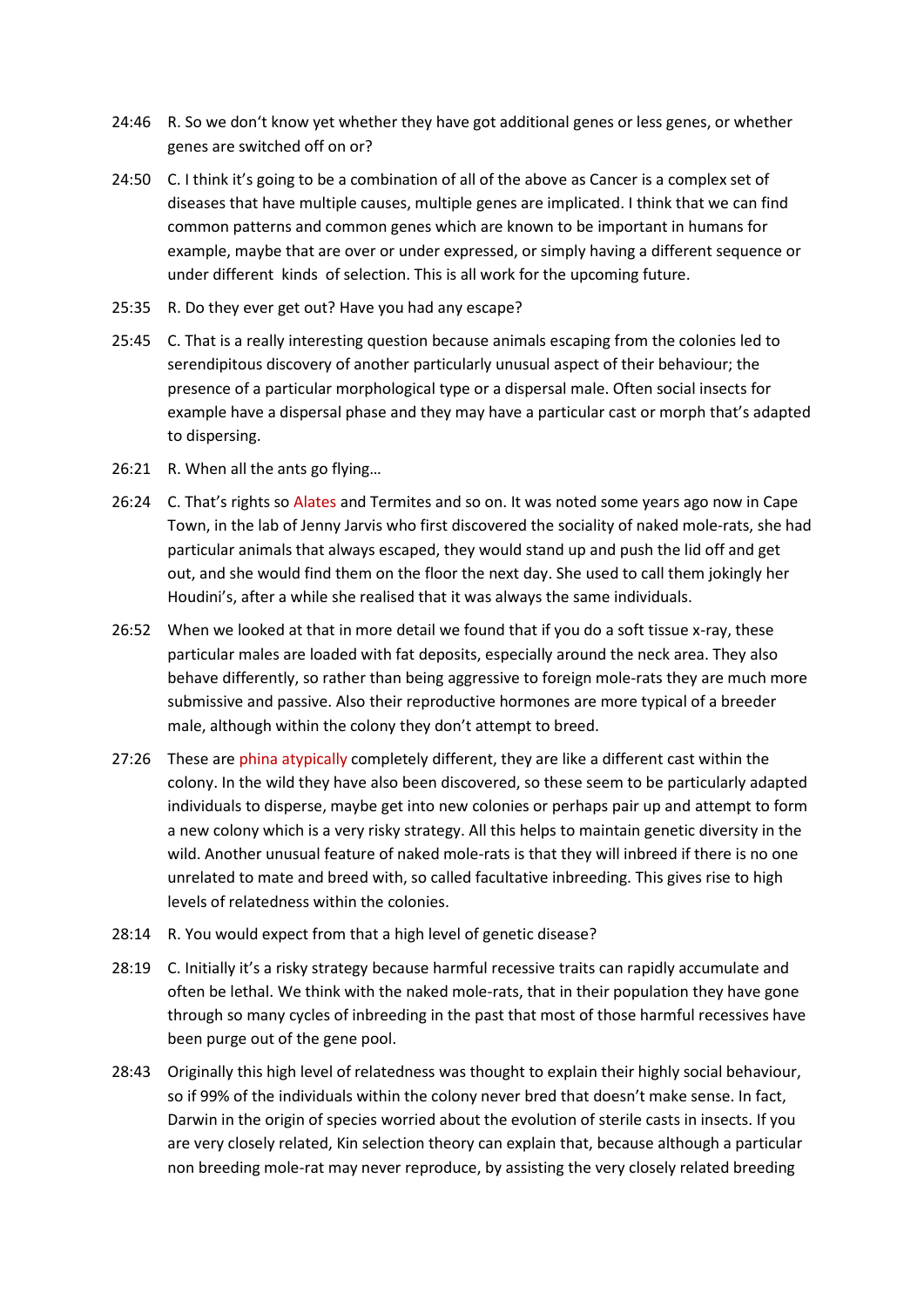Queen and males to reproduce, a high proportion of genes are being carried on into the next generation.

- 29:24 R. Its genes are being passed on.
- 29:28 C. Exactly, we now know from other studies in other species of mole-rat that you don't have to be super related for that to work. Just normal family levels of relatedness of an average .5 relatedness is enough for this kind of social behaviour to become established if the ecological pressures are high enough, and it's difficult for individuals to set up and breed as a pair on their own.
- 30:16 The comparative studies of mole-rats, so not only looking at naked mole-rats but some of the other species within the family are revealing the neurobiology of social behaviour. I mentioned previously that within the family there are many species across sub- Saharan Africa. We have the most social naked mole-rat, we have another species called the Damaraland mole-rat which also has a similar social system. There are others that are more loosely social and then some that are strictly solitary and completely intolerant of one another. In those species they meet and the males and females pair up briefly for mating. The male goes off, the female rears the litter and as soon as the offspring have been weaned, they disperse. They are very intolerant and they are unable to act in any kind of social way and form affiliative bonds.
- 31.20 Some pioneering and now classic work on Voles has looked at the genetics that might underlay some of this pair bond performing behaviour, affiliative behaviours, and cooperative care as well. Two hormones that are implicated in that are Oxytocin and Vasopressin, these are fairly well known hormones especially Oxytocin. They act in many roles peripherally in the body but they also act centrally within the brain as a neurotransmitter. Some of the studies on Voles have shown that species differences in these kinds of mating behaviours, so whether or not you are promiscuous or monogamous, correlate with patterns of expression of Vasopressin receptors and Oxytocin receptors in the brain.
- 32:15 In a way, the brain is wired up differently in these different species, and underpinning those different patterns of expression are genetic differences in the genes for those receptors in the Oxytocin and Vasopressin gene. We are very interested in looking to see in the evolutionarily different group of mole-rats, if by comparing the solitary species and the social species, if we can see similar trends in these patterns of expression of these neurotransmitter receptors.
- 32:51 So you are trying to unearth the hormonal systems that allow animals to be social or force animals to be anti-social.
- 33:02 Exactly, these kinds of things could be fairly fundamental across mammals. For example, in humans some similar research is going on and there are associations with certain mutations in the Oxytocin receptor gene and autism. At the moment they are just associations, cause and effect can't be proven but it is very interesting, and it's giving us the same story in humans where acting in a socially appropriate way, reading emotions from facial expressions and so on are disrupted.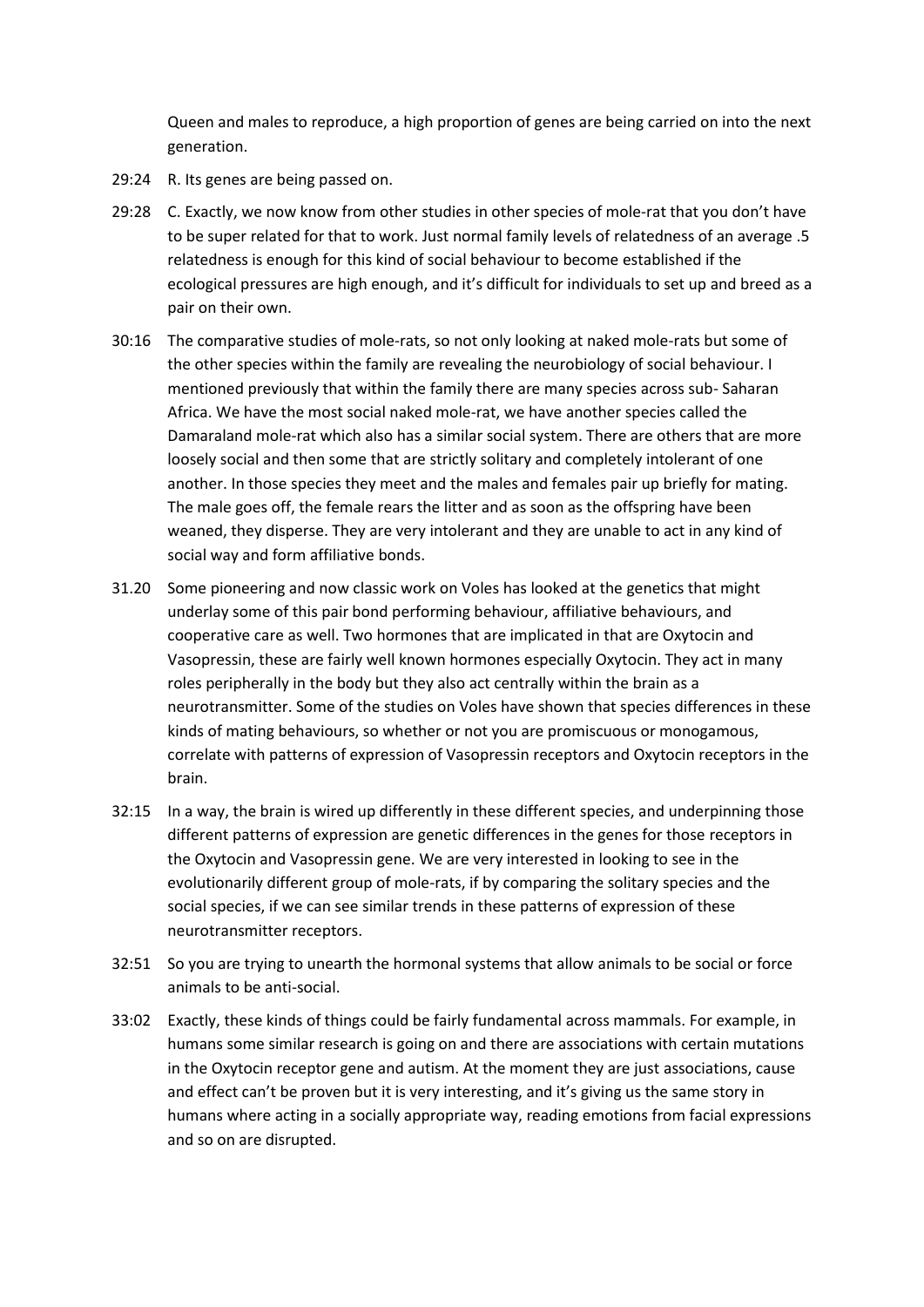- 34:10 Some interesting studies on Vasopressin in humans have shown an association between certain mutations in the Vasopressin receptor gene and human males, and their perceived marital status and mate fidelity in humans. Again very much mirroring what was found in Voles, pointing to the fact that these kind of Oxytocin and Vasopressin systems may be fundamental in enabling pair bond formation, affiliative behaviours, and helping behaviours in across mammals. With our mole-rat system, because we have within one family this whole range of social behaviours we can also test the hypothesis; is Oxytocin expression in a particular part of the brain called the Nucleus Accumbens important?
- 35:07 With colleagues at Kings College in London we are finding that very thing, that these highly social naked mole-rats and Damaraland mole-rats have a pattern of expression of Oxytocin in the brain similar to what has been seen in social Voles as well.
- 35:33 Also, the various Genome projects are enabling us to look at the genetics that might be underpinning those different patterns of expression in our different mole-rat species. So again the naked mole-rat genome project can inform us on those social genes as well, and we are currently looking at the genetics of this in other species of mole-rat.
- 36:29 R. You work here in this university with your colleagues, how do you communicate with people like yourselves in the other universities in this country, and in other countries on our planet? How do you exchange information?
- 36:45 C. The world of science is a very small world, we travel overseas to conferences and present the work. We would hopefully be presenting new data on an annual basis. We write the work up for scientific journals, write reviews that are more widely read and try and hit popular science press like New Scientist and magazines like that. We do interviews for people that are making films, just try and get the message across as much as possible. Personally, I have been to schools to give lectures to  $6<sup>th</sup>$  formers, give more general public seminars as well, just to communicate everything because if you don't publish or communicate then there is no point in doing the work at all.
- 37:38 Happily a lot of the work we have done over the years with the mole-rats is filtering through into textbooks now, into behavioural Ecology textbooks and animal behaviour and so on. It nice to see that we are advancing basic scientific knowledge apart from the more applied research which has implications in understanding human health behaviour and the behaviour of mammals in general.
- 38:07 R. How do you make sure that the work you do here isn't just copying something that somebody else has done or replicating something that you have done?
- 38:16 C. Sometimes things by mistake get replicated if 2 labs aren't in touch with each other and could be doing similar things. Usually is not exactly the same and some replication in science is good. On the whole, everybody knows what's going on through keeping up with the literature, reading papers that are published and just having a general awareness, and talking to other people around the world. The world is such a small place, it's very easy to keep in touch with colleagues in Tanzania, for example I can e-mail them easily. The general state of communication is so good now that within a few seconds you know what someone on the other side of the world is up to. We hope not to replicate things too much, a little bit of independent replication is a good thing but of course a lot of time and effort goes into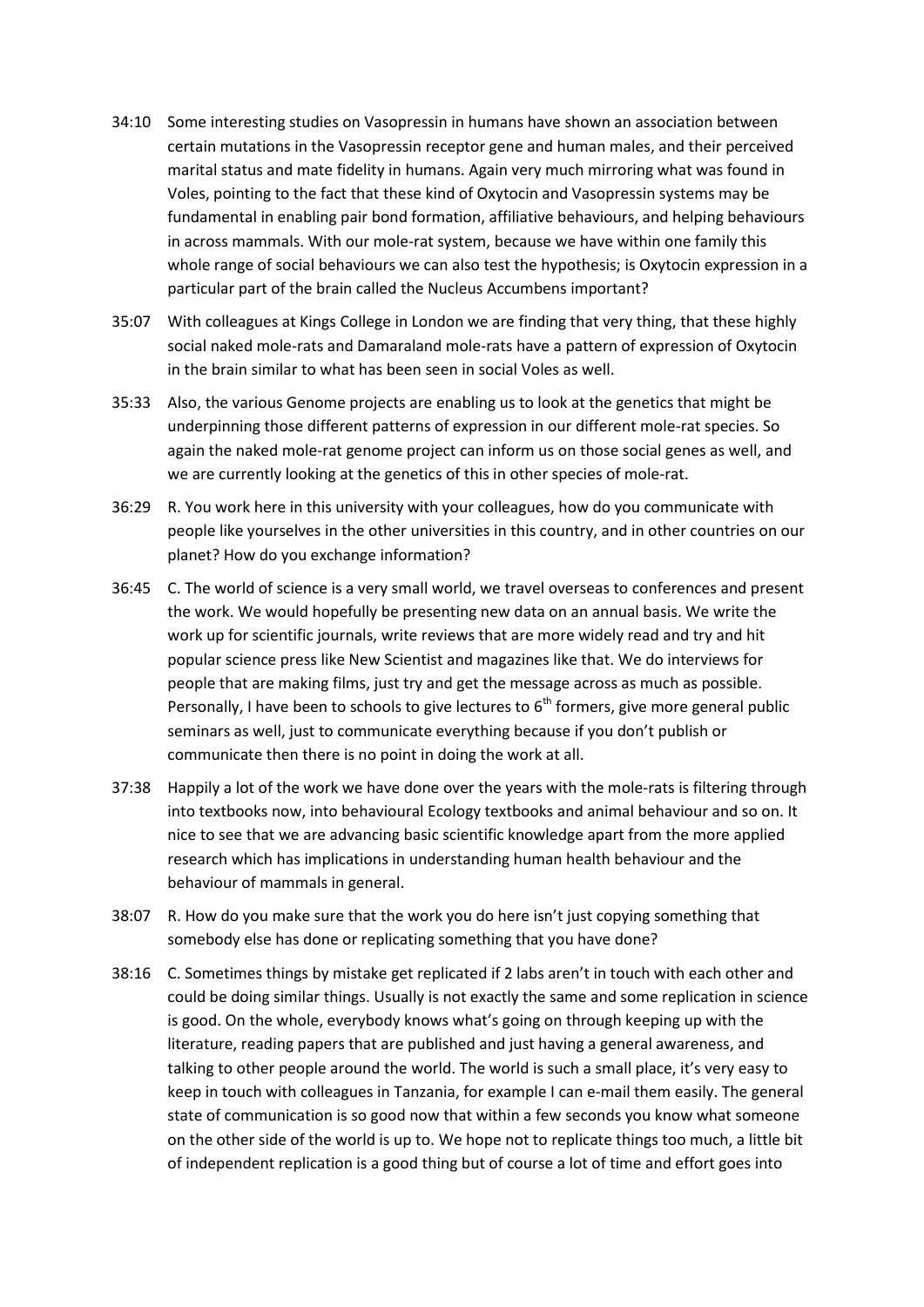what eventually become published, so you don't necessarily want to have your thunder stolen by another lab that publishes the same thing a week earlier as an awful lot of effort goes into scientific research.

- 39:28 R. Specifically what sort of things has your team found in the last year of two?
- 39:35 C. Some exciting things we have found on the neurobiology of social behaviour has been looking at the patterns of expression of the Oxytocin and Vasopressin receptor in the brain and finding correlations with the social system. Again in parallel to some of the studies done in voles, so that was a very exciting finding because it's in a whole new group of mammals.
- 40:06 We've also been looking at aspects of their immune system evolution to understand what potential disadvantages living in groups has in terms of parasites and infectious disease. On a broader level, we have been looking at the biodiversity of mole-rats across sub-Saharan Africa, just to understand what species richness there is out there, how they have adaptively radiated through-out sub-Saharan Africa, and become either social or solitary as a result of the particular habitat they're in.
- 40:47 We have been using molecular genetic techniques to build evolutionary trees based on DNA sequence differences and then map that on to the known geology of that part of Africa. We have found that the formation of the African rift valley has had a major influence in the adaptive radiation, biodiversity, and speciation of the mole-rats as a group.
- 41:33 R. Looking at evolution of immune systems, are you looking at profiles of immunoglobulin or how does it work?
- 41:45 C. We can look at the biochemistry of it but as we tend to focus on genetic aspects, we have been looking at a particular set of genes involved in the immune system called the MHC genes. (Major Histocompatibility Complex) We can look to see what kind of variation there is in those genes within different populations. We can also look more closely at the DNA sequence level to see if there is evidence for positive selection, in order words, selection for different functional forms of the molecule derived from the gene which you would predict would be a good adaptation to fight new antigens. We can look at it at a number of different levels, in fact right down to the DNA sequence level.
- 42:37 R. Although they live a long time and they don't get Cancer, I guess they do get disease though?
- 42:44 C. Not a lot is known about that in the wild sadly, or maybe that's good. There are no apparent disease problems that we have particularly pin pointed in the wild or in captivity.
- 43.00 R. What about parasites in the wild, do mole-rats have fleas?
- 43:04 C. Some have fleas, but not commonly. It's more common to see Mites and Endoparasites like round worms and tape worms.
- 43:22 R. Do your colonies still have worms or have you de-wormed them?
- 43:26 C. No, they don't appear to have any parasites, just an interesting mixture of microorganisms that you hope find in their gut. Sometimes when you catch them in their wild you will find some colonies infested with mites and other colonies completely free of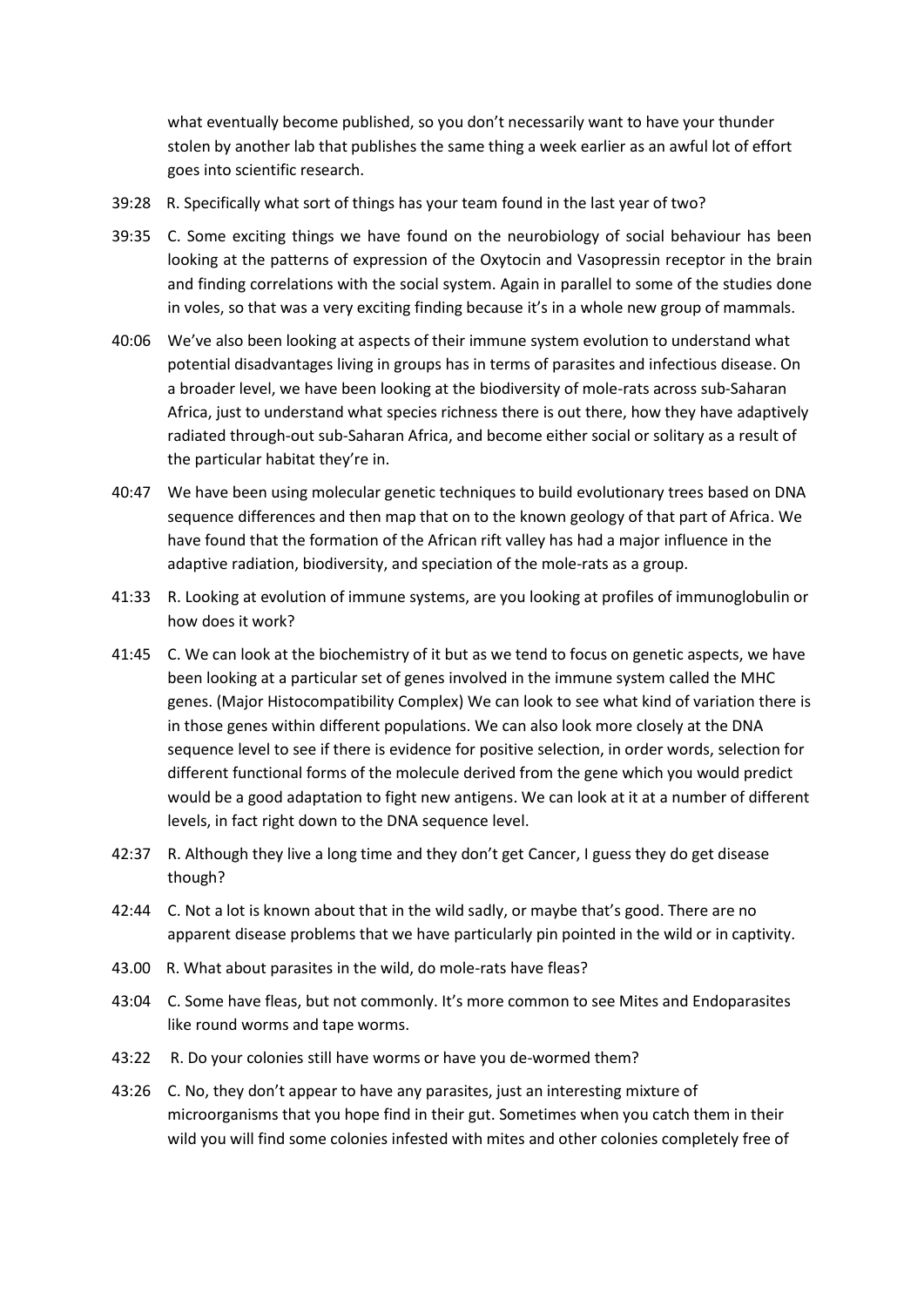parasites, we are interested in understanding how transmission within and between groups could occur.

47:12 C. Although they are called naked mole-rats, they are not in fact completely naked because they have sensory whiskers scattered along the body which gives them an important tactile sense given that they living in total darkness. The sense of touch is very important for them.

\_\_\_\_\_\_\_\_\_\_\_\_\_\_\_\_\_\_\_\_\_\_\_\_\_\_\_\_\_\_\_\_\_\_\_\_\_\_\_\_\_\_\_\_\_\_\_\_\_\_\_\_\_\_\_\_\_\_\_\_\_\_\_\_\_\_\_\_\_\_\_\_\_\_\_\_\_

- 47:37 You can see the teeth that protrude outside the mouth, those front incisors which is what they use to dig the burrows. The mouth seals behind them so that they don't swallow soil as they are digging away. You may just see that little black pin pricks of eyes there, their visual sense is very poor but they can probably perceive the extremes of light and dark. The external ear is absent, it gives them a more streamlined body to get down the tunnels with.
- 48:16 R. Is that one a male or a female?
- 48:21 C. This one is a male, it's quite a large male. It might be one of the breeders from that colony although it's quite hard to tell externally. Their testes are within the abdomen, they don't have external testes so they are quite hard to sex. The abdominal testes is related to their low body temperature, so they don't need to be held outside the body to keep them cool, their body temperature of around 30 degrees is fine.
- 49:06 The skin is also very loose, it helps them if they're in a tight spot in the burrow. They can almost turn around within their skin, it helps them get stuck in small tunnels.
- 49:20 I'm not sure if you can hear any of the vocalization sounds in the background, they sound like little birds twittering away. They have about 17 or 18 different vocalizations, the majority of which are context specific so they do have their own vocal repertoire.
- 49:44 R. So they would have a warning call for a snake for example.
- 49:47 C. Yes the louder chirping noises are given off in aggressive encounters and the Queen has an aggressive chirp. Sound communication is important within their social context and odours as well are probably very important in individual recognition in the darkness of the burrow. They have a very acute sense of who is who within the colony and they can be a very aggressive to foreign mole-rats from other colonies.
- 50:27 R. If you want to breed members from 2 different colonies, how would you go about doing that?
- 50:35 C. If we wanted to pair together 2 unrelated individuals from different colonies we can do that. We do it rather carefully and keep an eye on the animals to begin with because they can often be aggressive towards one another. If they are happy after about half an hour then they will accept each other and then they will be fine. Often in the wild if colonies meet they will fight, they can be quite xenophobic in fact.
- 51:09 R. How often does the female reproduce?
- 51:11 C. In a good colony she can have an inter-berth interval of about 100 days or so. The gestation and pregnancy is about 72 days which is quite long.
- 51:26 R. Are the workers bringing her food all the time?